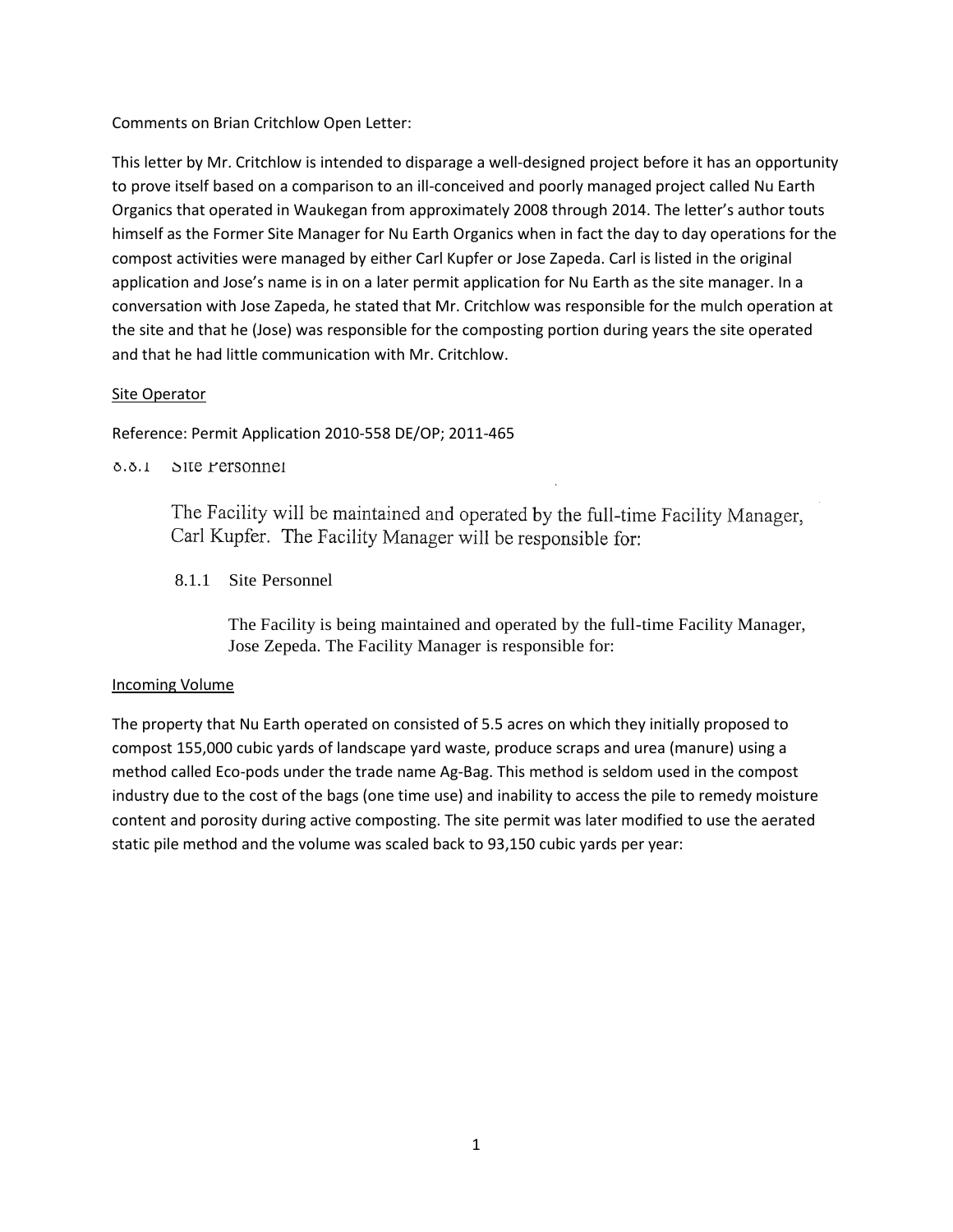Reference: Permit Application 2010-558 DE/OP

#### $.8.2$ Waste Materials

The Facility will handle general landscape waste and produce scraps brought to the Facility by landscape contractors, municipalities, and landscape waste haulers in truck beds and enclosed packer trucks generally between the months of April and December.

Average daily gate volumes for general landscape and produce waste scraps will be 470 c.y., and 1000 c.y. for leaf materials. *Produce (fruit and vegetable waste)* scraps may not exceed 10% by volume of the total daily feedstock entering the Eco-pods. The total annual volume of produce scraps shall not exceed 15,525 c.y. If urea is used in addition to produce scraps, the total of these additives shall not exceed 10% by volume of the total daily feedstocks. The respective peak day gate volumes are expected to be about 700 c.y. and 2000 c.y. The annual total capacity of the Facility is 155,250 c.y.(43,500 tons), or 31,050 c.y.(8,700 tons) per cycle. Refer to the table of capacities included in Appendix D.1.

## Reference: Permit Application 2011-465

## 8.1.1 Volume and Weight of Feedstock and Compost

As was previously reported, the composting area has the capacity to accept 56@180-foot long, 450 c.y. Eco-Pods, or 5 aerated static piles@ 6,210 c.y. each. The total volume in either case is 31,050 c.y. per cycle. In-place density of the composting feedstock is 850 lb/c.y.

The contained composting period during the period mid-April through October averages 60 days, followed by a 60 day curing period. Three 120 day cycles are expected during any given calendar year.

The winter cycle, commencing in December, will comprise mostly leaves, and non-grass organic additives. The maximum annual in-place volume is: 3 cycles @ 31,050 c.y. per cycle= 93,150 c.y.

## COMMENT:

The average volume per acre composted per year at Nu Earth ranged from 17,000 cubic yards per acre to 29,200 cubic yards per acre. This volume of material was extremely aggressive for a site the size of Nu Earth and likely contributed to the odor issues due to lack of operating space to stage incoming material properly and cutting the time of active composting.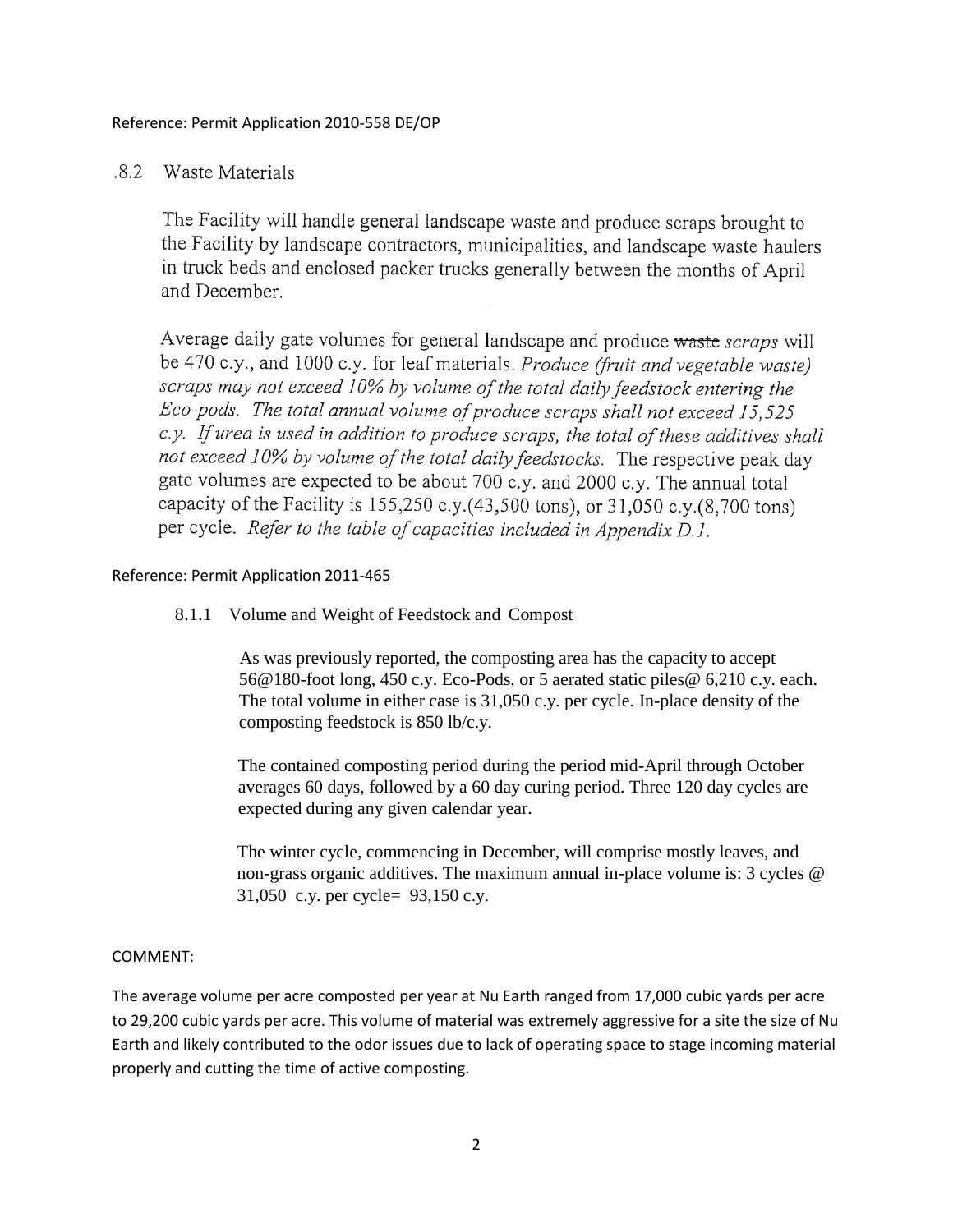## Aerated Static Pile Composting

The later method used by Nu Earth after the Ag Bag proved unsuccessful, was to use the aerated static pile (ASP) method whereby a fan pump delivers air through perforated pipe surrounded by wood chips to diffuse the air into the pile. The Nu Earth design called for ASP's 152 feet long at the bottom and 138 feet long at the top with a height of 16 feet. The recommended maximum configuration for an ASP is shown below:

Ref. O2 Compost, Snohomish, WA



The reason for maintaining the ASP's at the recommended dimension is to allow sufficient air to reach the furthest end of the pile from the air pump and to prevent the weight from collapsing the pile and densifying it to the point where adequate porosity no longer exists and air cannot move through the pile.

The recommended cover for the ASP's is a biofilter consisting of unscreened compost or a synthetic tarp material. In either case, the cover must remain moist either by adding moisture to the biofilter or the underside of the tarp must be kept moist. Covered ASP's using a tarp typically use a specially laminated synthetic material designed to maintain a film of moisture while allowing air movement from the pile. It is in the moisture layer where odor containing gases are consumed by microorganisms.

As part of permit application 2011-465, Nu Earth requested to increase organic additives (food scrap) up to 50% of incoming volume:

# Reference: Application Log 2011-465

8.1.1 Composting Process

Composting will be conducted using the encapsulated Eco-Pod system and the aerated static pile technology. Feedstock, consisting of landscape waste materials and up to 50% organic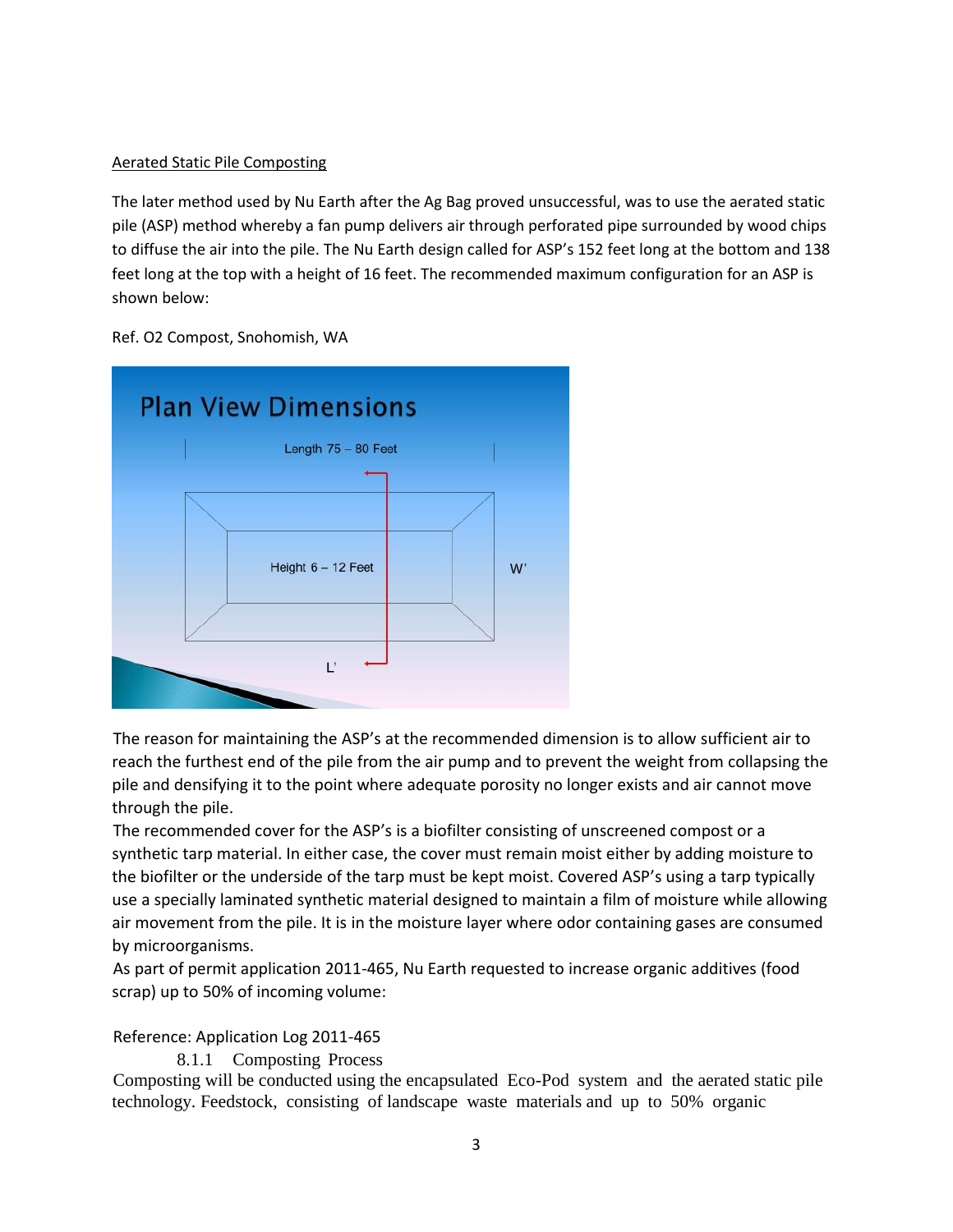additives, is ground, blended and bulked with woody matter to achieve the desired C/N balance

The photos below were taken at the Nu Earth site during ASP construction.



Photo Number 1



Photo Number 2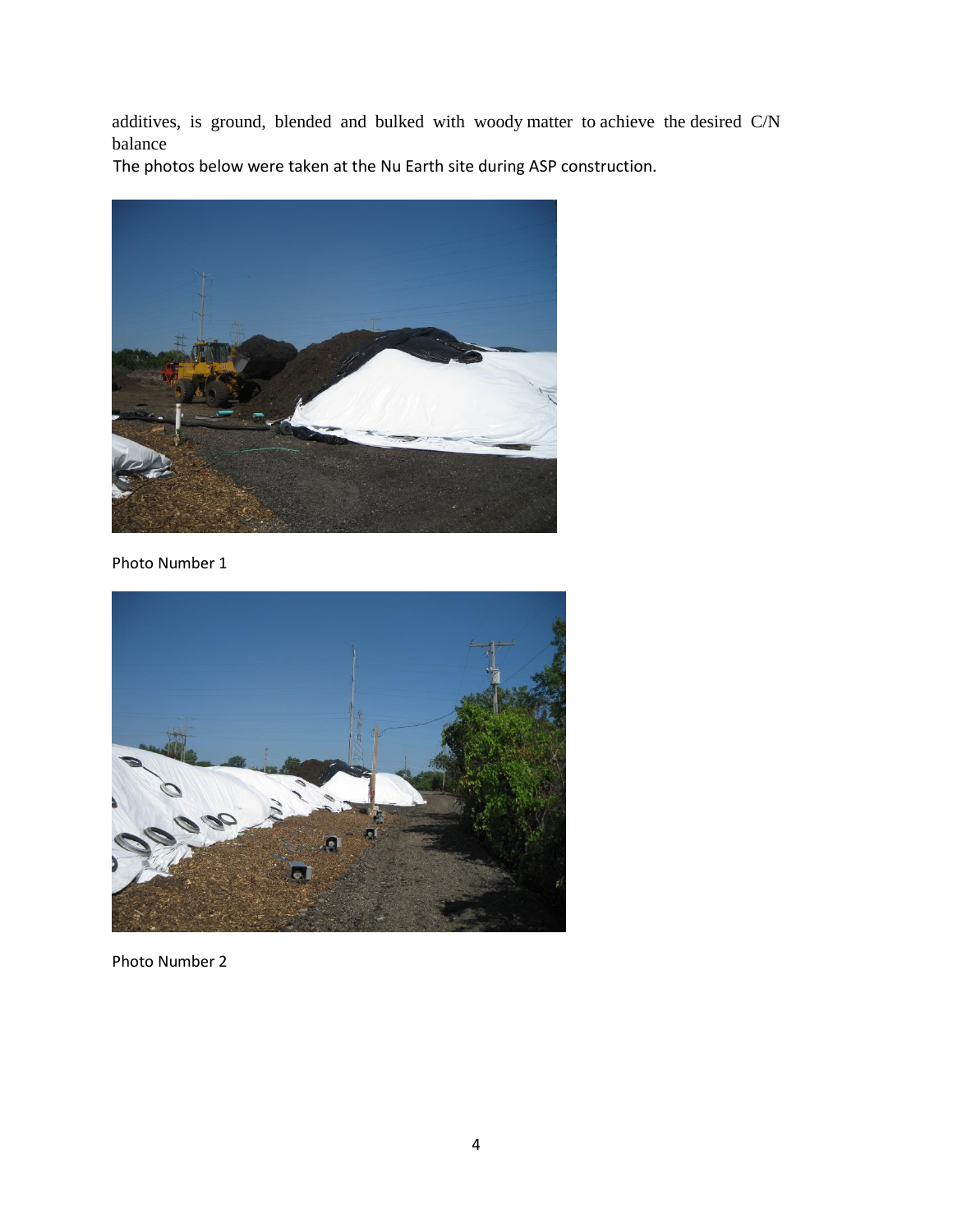

Photo Number 3



Photo Number 4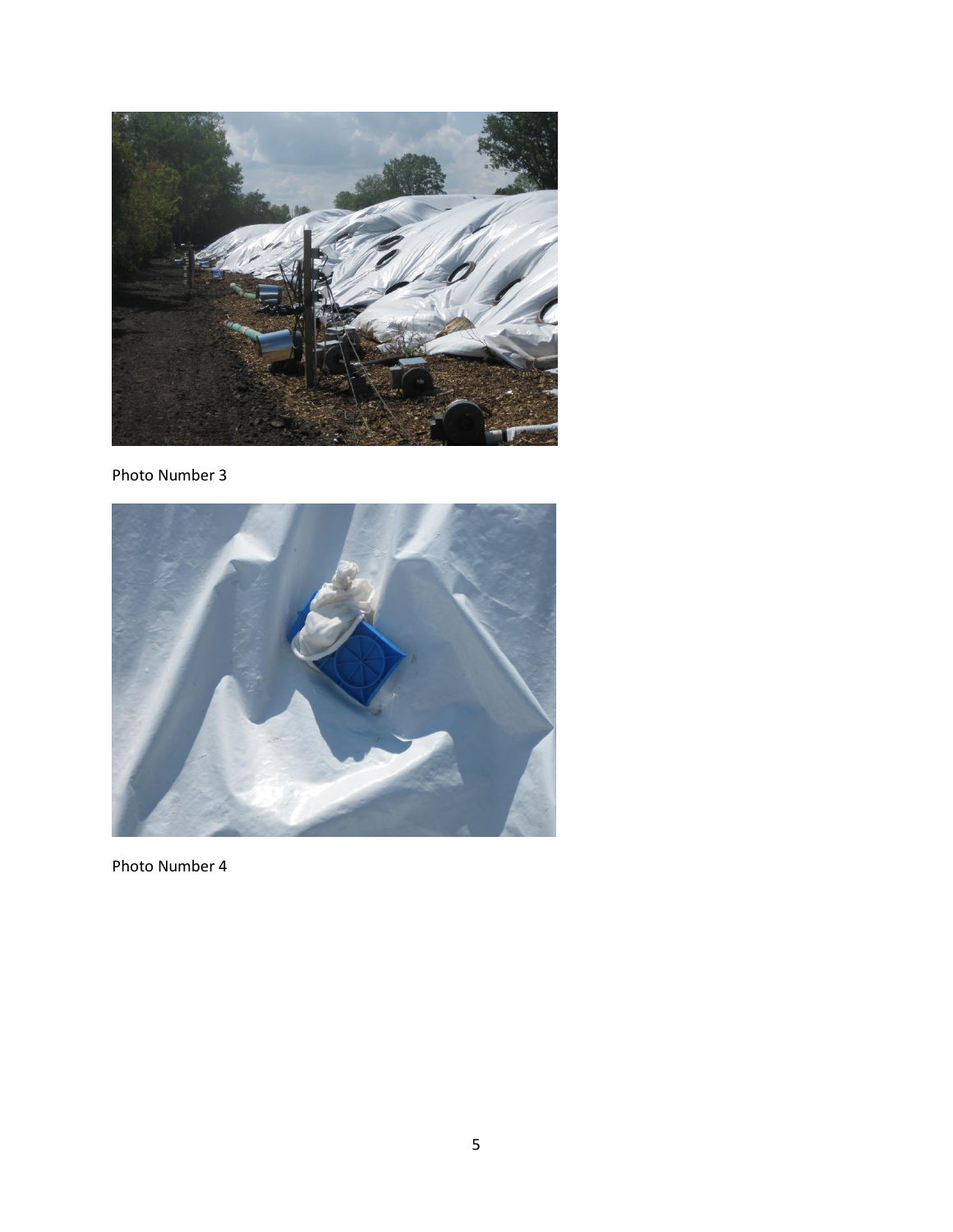

Photo Number 5

### COMMENT:

Nu Earth constructed their ASP's twice the length and height recommended for this method of composting (see photo 1). This caused anaerobic conditions to occur in the pile due to lack of air to the farthest section of the pile and lack of air diffusion as the weight of the pile collapsed on itself. The result was odor release after the piles per uncovered. The poly tarp used for the cover did not allow for air diffusion nor did it allow for a moisture layer to form that would then filter gases moving up from the pile. The small vents and cloth covers installed (photo 4) were inadequate to mitigate odor release. Nu Earth increased their organic additives to 50% which, combined with the poor layout of the ASP, further hastened the pile density, restricted air flow and led to anaerobic conditions during active composting. The high percentage of food scrap likely resulted in carbon to nitrogen ratio lower than the recommended ratio in order to prevent excessive nitrogen gases to form. The restricted air movement due to extreme length and height of the piles would lead to excessive heat build-up that at some point could create internal temperatures for combustion to occur. The large extended pile width prevented access to mitigate problem conditions in the pile when they occurred (see photos 2 and 3).

The staging area for unloading and mixing food scrap was on the ground surface out in the open. The led to odors from loads to leave the site before they could be addressed. This was important when food scrap could not be mixed immediately after its receipt.

The compost pad for the ASP construction was not graded to a 2% slope as required by IEPA regulation for proper drainage. The permit application stated that the pad was constructed of compacted clay and asphalt screenings. Asphalt screenings are a durable material that allows vertical percolation but due to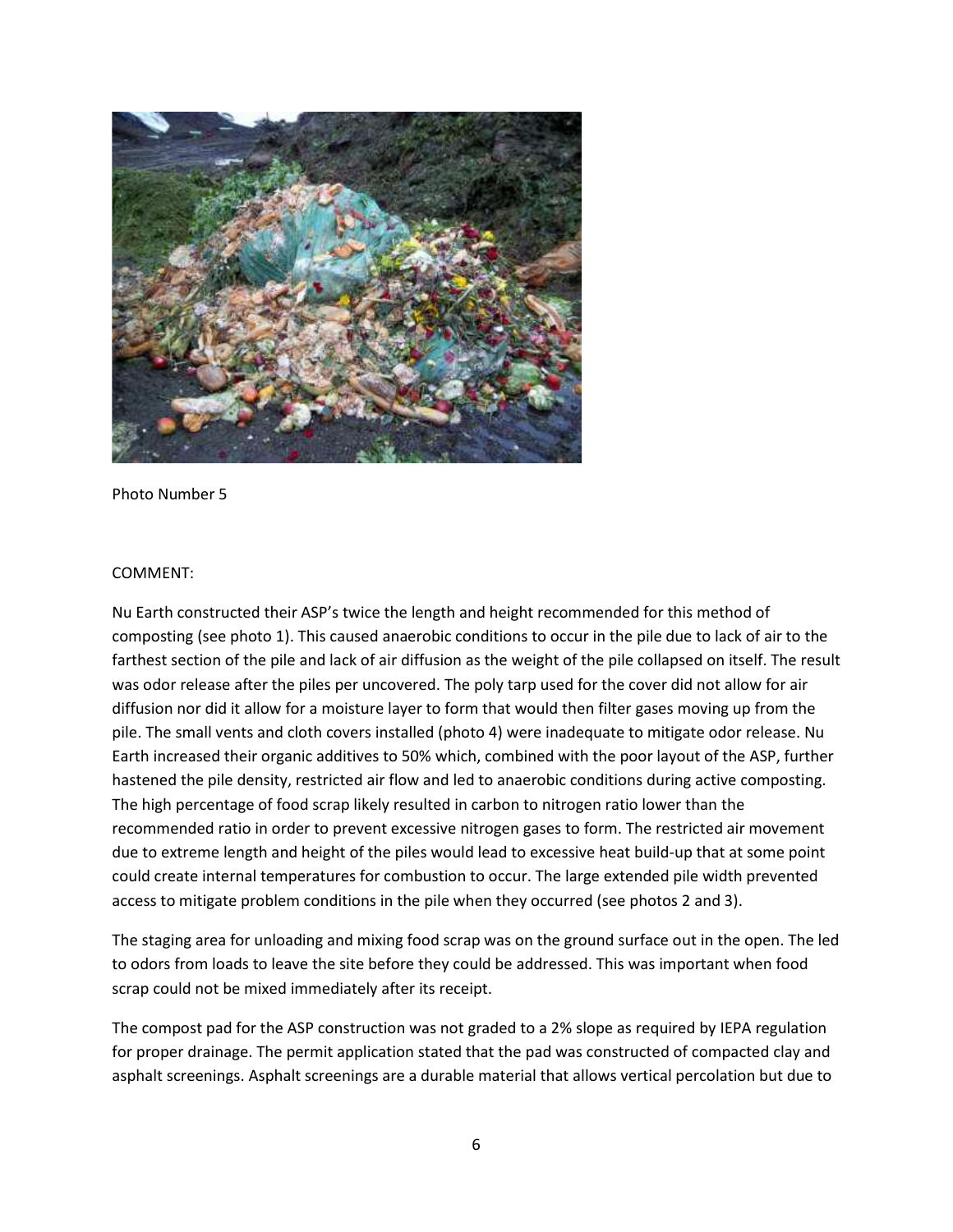the small particle size, does not allow horizontal movement. A layer of porous material should have been placed between the compacted clay and asphalt screening to prevent ponding of surface water.

# Proximity to Receptors

Given the poor layout and cramped operating conditions at the site, combined with the lack of separation distance to receptors, the options for odor mitigation measures were limited and their effectiveness compromised . A K-Mart parking lot was located immediately adjacent to the south of the property and a large mobile home park was located 1000 feet west. There was minimal vegetation barrier screening between the facility from both the mobile home park subdivision and K-mart lot.

# Odor Control Plan

The odor control plan for Nu Earth consisted of two paragraphs in the permit application and contained little detail about attention paid odor prevention, detection and mitigation.

# Reference: Application Log 2011-465

# 8.1.1 Odor Control

Bad loads of landscape waste and odorous organics will not be accepted at the Facility. Trucks will be checked by the yard clerk upon arrival and will be rejected if deemed unacceptable.

By nature of design, the aerobic composting processes prevents the production of objectionable odors throughout the composting cycle. Neither the Eco-Pods nor the aerated static piles will be opened and exposed until fully cured. "Odor Colonel" and similar control agents will be readily available on-site for application as needed. In the event that perceived odor complaints are received, the Facility Manager will ensure that each complaint received is recorded and reported to the Agency within 24 hours of receipt. The complaint record shall include the date and time of the complaint, address and phone number of complainant (if volunteered), the name of the personnel receiving the complaint, and will submit it to the Agency within 7 days of the complaint.

# 8.10.4.1 Odors

The encapsulated aerobic composting process prevents the production of objectionable odors. Bad loads of waste will not be accepted at the Facility. Trucks will be checked by the yard clerk upon arrival and will be rejected if deemed unacceptable. In the event of odor issues with incoming waste, an odor control agent will be applied to the load.

## COMMENT:

The odor control plan for the Nu Earth facility was inadequate given their the cramped conditions, poor ASP layout and proximity to receptors.